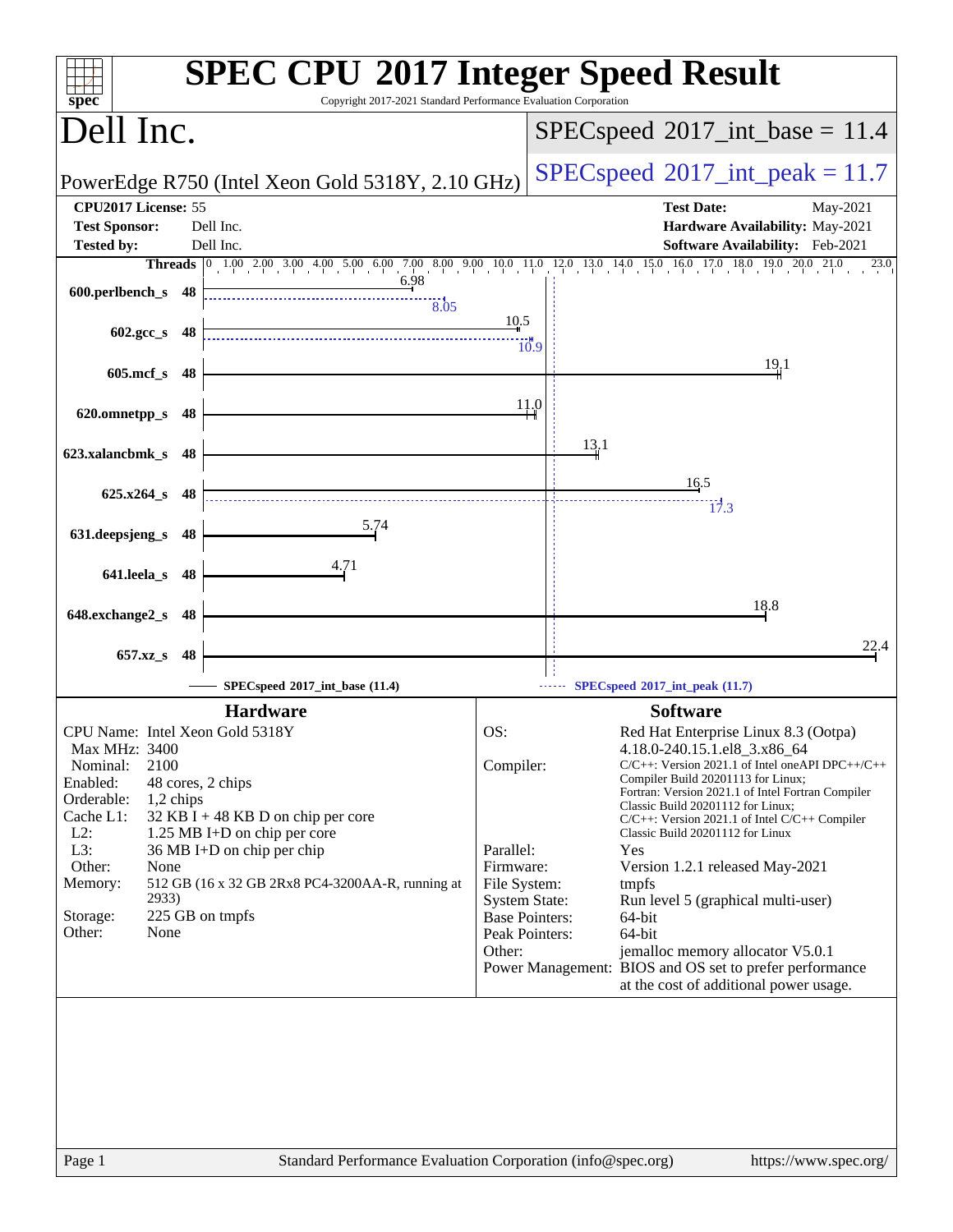# **[SPEC CPU](http://www.spec.org/auto/cpu2017/Docs/result-fields.html#SPECCPU2017IntegerSpeedResult)[2017 Integer Speed Result](http://www.spec.org/auto/cpu2017/Docs/result-fields.html#SPECCPU2017IntegerSpeedResult)**

Copyright 2017-2021 Standard Performance Evaluation Corporation

## Dell Inc.

**[spec](http://www.spec.org/)**

### $SPECspeed^{\circledcirc}2017\_int\_base = 11.4$  $SPECspeed^{\circledcirc}2017\_int\_base = 11.4$

PowerEdge R750 (Intel Xeon Gold 5318Y, 2.10 GHz)  $\left|$  [SPECspeed](http://www.spec.org/auto/cpu2017/Docs/result-fields.html#SPECspeed2017intpeak)®[2017\\_int\\_peak = 1](http://www.spec.org/auto/cpu2017/Docs/result-fields.html#SPECspeed2017intpeak)1.7

**[CPU2017 License:](http://www.spec.org/auto/cpu2017/Docs/result-fields.html#CPU2017License)** 55 **[Test Date:](http://www.spec.org/auto/cpu2017/Docs/result-fields.html#TestDate)** May-2021 **[Test Sponsor:](http://www.spec.org/auto/cpu2017/Docs/result-fields.html#TestSponsor)** Dell Inc. **[Hardware Availability:](http://www.spec.org/auto/cpu2017/Docs/result-fields.html#HardwareAvailability)** May-2021 **[Tested by:](http://www.spec.org/auto/cpu2017/Docs/result-fields.html#Testedby)** Dell Inc. **[Software Availability:](http://www.spec.org/auto/cpu2017/Docs/result-fields.html#SoftwareAvailability)** Feb-2021

### **[Results Table](http://www.spec.org/auto/cpu2017/Docs/result-fields.html#ResultsTable)**

|                                            | <b>Base</b>    |                |             |                |       |                | <b>Peak</b> |                |                |              |                |              |                |              |
|--------------------------------------------|----------------|----------------|-------------|----------------|-------|----------------|-------------|----------------|----------------|--------------|----------------|--------------|----------------|--------------|
| <b>Benchmark</b>                           | <b>Threads</b> | <b>Seconds</b> | Ratio       | <b>Seconds</b> | Ratio | <b>Seconds</b> | Ratio       | <b>Threads</b> | <b>Seconds</b> | <b>Ratio</b> | <b>Seconds</b> | <b>Ratio</b> | <b>Seconds</b> | <b>Ratio</b> |
| 600.perlbench s                            | 48             | 254            | 6.99        | 254            | 6.98  | 255            | 6.96        | 48             | 220            | 8.07         | 220            | 8.05         | 221            | 8.02         |
| $602.\text{gcc}\_\text{s}$                 | 48             | 381            | 10.5        | 378            | 10.5  | 380            | 10.5        | 48             | 364            | <b>10.9</b>  | 363            | 11.0         | 366            | 10.9         |
| $605 \text{.mcf}$ s                        | 48             | 247            | 19.1        | 247            | 19.1  | 245            | 19.3        | 48             | 247            | 19.1         | 247            | 19.1         | 245            | 19.3         |
| 620.omnetpp_s                              | 48             | 148            | <b>11.0</b> | 151            | 10.8  | 147            | 11.1        | 48             | 148            | <b>11.0</b>  | 151            | 10.8         | 147            | 11.1         |
| 623.xalancbmk s                            | 48             | 108            | 13.1        | 107            | 13.2  | 108            | 13.1        | 48             | 108            | 13.1         | 107            | 3.2          | 108            | 13.1         |
| $625.x264$ s                               | 48             | 107            | 16.5        | 107            | 16.5  | 107            | 16.5        | 48             | 102            | 17.3         | 102            | 17.3         | 102            | 17.3         |
| 631.deepsjeng_s                            | 48             | 250            | 5.74        | 250            | 5.74  | 250            | 5.74        | 48             | 250            | 5.74         | <b>250</b>     | 5.74         | 250            | 5.74         |
| 641.leela s                                | 48             | 363            | 4.70        | 362            | 4.71  | 362            | 4.71        | 48             | 363            | 4.70         | 362            | 4.71         | 362            | 4.71         |
| 648.exchange2_s                            | 48             | 157            | 18.8        | 157            | 18.7  | 157            | 18.8        | 48             | 157            | 18.8         | 157            | 18.7         | 157            | 18.8         |
| $657.xz$ s                                 | 48             | 276            | 22.4        | 276            | 22.4  | 275            | 22.4        | 48             | 276            | 22.4         | 276            | 22.4         | 275            | 22.4         |
| $SPECspeed^{\circ}2017$ int base =<br>11.4 |                |                |             |                |       |                |             |                |                |              |                |              |                |              |

**[SPECspeed](http://www.spec.org/auto/cpu2017/Docs/result-fields.html#SPECspeed2017intpeak)[2017\\_int\\_peak =](http://www.spec.org/auto/cpu2017/Docs/result-fields.html#SPECspeed2017intpeak) 11.7**

Results appear in the [order in which they were run.](http://www.spec.org/auto/cpu2017/Docs/result-fields.html#RunOrder) Bold underlined text [indicates a median measurement](http://www.spec.org/auto/cpu2017/Docs/result-fields.html#Median).

### **[Operating System Notes](http://www.spec.org/auto/cpu2017/Docs/result-fields.html#OperatingSystemNotes)**

```
 Stack size set to unlimited using "ulimit -s unlimited"
```
### **[Environment Variables Notes](http://www.spec.org/auto/cpu2017/Docs/result-fields.html#EnvironmentVariablesNotes)**

```
Environment variables set by runcpu before the start of the run:
KMP_AFFINITY = "granularity=fine,scatter"
LD_LIBRARY_PATH =
      "/mnt/ramdisk2/cpu2017-1.1.5-ic2021.1/lib/intel64:/mnt/ramdisk2/cpu2017-
      1.1.5-ic2021.1/je5.0.1-64"
MALLOC_CONF = "retain:true"
OMP_STACKSIZE = "192M"
```
### **[General Notes](http://www.spec.org/auto/cpu2017/Docs/result-fields.html#GeneralNotes)**

 Binaries compiled on a system with 1x Intel Core i9-7980XE CPU + 64GB RAM memory using Redhat Enterprise Linux 8.0 Transparent Huge Pages enabled by default Prior to runcpu invocation Filesystem page cache synced and cleared with: sync; echo 3> /proc/sys/vm/drop\_caches jemalloc, a general purpose malloc implementation built with the RedHat Enterprise 7.5, and the system compiler gcc 4.8.5 sources available from jemalloc.net or <https://github.com/jemalloc/jemalloc/releases>

NA: The test sponsor attests, as of date of publication, that CVE-2017-5754 (Meltdown) is mitigated in the system as tested and documented.

**(Continued on next page)**

| Page 2<br>Standard Performance Evaluation Corporation (info@spec.org) | https://www.spec.org/ |
|-----------------------------------------------------------------------|-----------------------|
|-----------------------------------------------------------------------|-----------------------|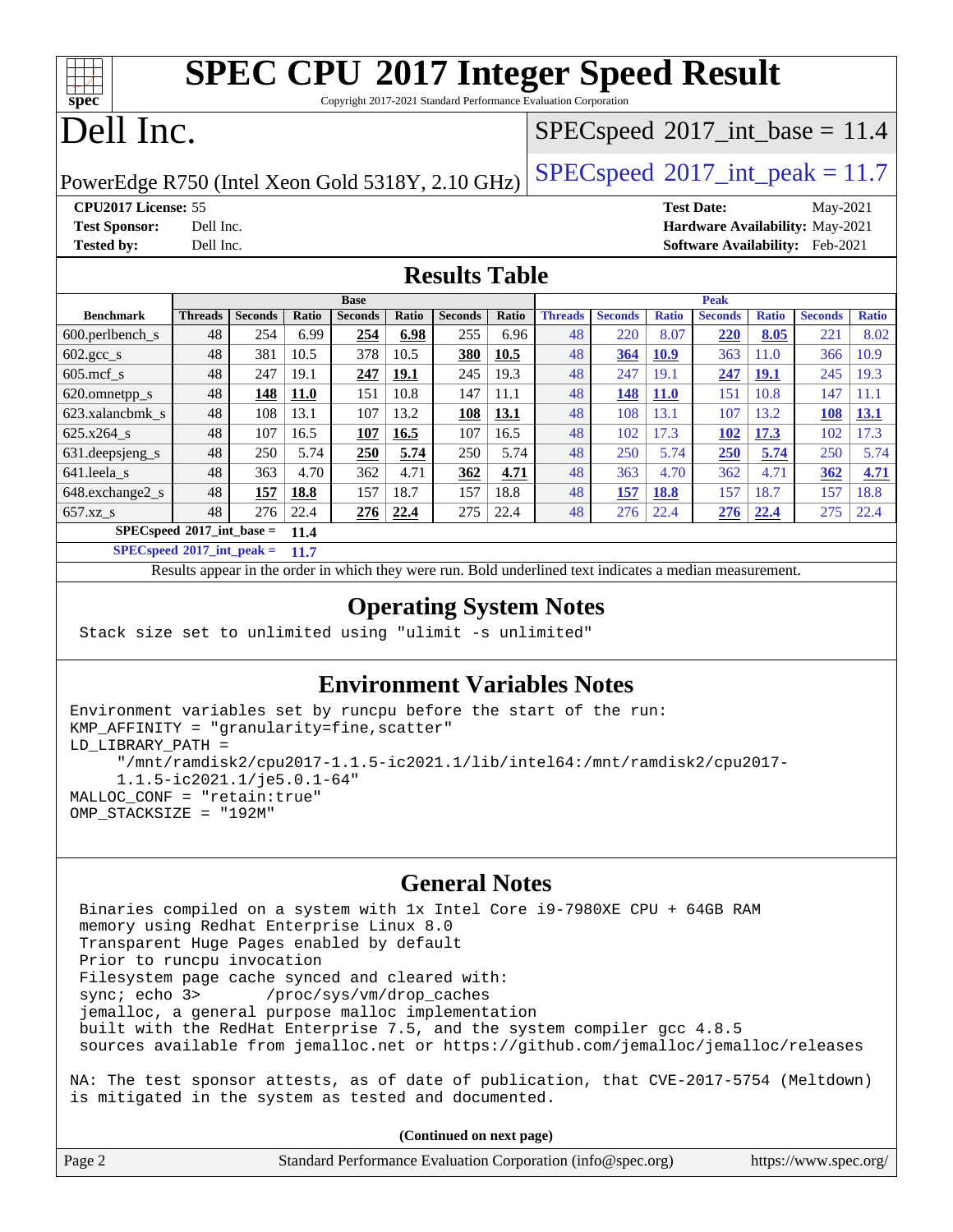# **[spec](http://www.spec.org/)**

# **[SPEC CPU](http://www.spec.org/auto/cpu2017/Docs/result-fields.html#SPECCPU2017IntegerSpeedResult)[2017 Integer Speed Result](http://www.spec.org/auto/cpu2017/Docs/result-fields.html#SPECCPU2017IntegerSpeedResult)**

Copyright 2017-2021 Standard Performance Evaluation Corporation

## Dell Inc.

 $SPECspeed^{\circ}2017\_int\_base = 11.4$  $SPECspeed^{\circ}2017\_int\_base = 11.4$ 

PowerEdge R750 (Intel Xeon Gold 5318Y, 2.10 GHz)  $\left|$  [SPECspeed](http://www.spec.org/auto/cpu2017/Docs/result-fields.html#SPECspeed2017intpeak)®[2017\\_int\\_peak = 1](http://www.spec.org/auto/cpu2017/Docs/result-fields.html#SPECspeed2017intpeak)1.7

**[Tested by:](http://www.spec.org/auto/cpu2017/Docs/result-fields.html#Testedby)** Dell Inc. **[Software Availability:](http://www.spec.org/auto/cpu2017/Docs/result-fields.html#SoftwareAvailability)** Feb-2021

**[CPU2017 License:](http://www.spec.org/auto/cpu2017/Docs/result-fields.html#CPU2017License)** 55 **[Test Date:](http://www.spec.org/auto/cpu2017/Docs/result-fields.html#TestDate)** May-2021 **[Test Sponsor:](http://www.spec.org/auto/cpu2017/Docs/result-fields.html#TestSponsor)** Dell Inc. **[Hardware Availability:](http://www.spec.org/auto/cpu2017/Docs/result-fields.html#HardwareAvailability)** May-2021

### **[General Notes \(Continued\)](http://www.spec.org/auto/cpu2017/Docs/result-fields.html#GeneralNotes)**

Yes: The test sponsor attests, as of date of publication, that CVE-2017-5753 (Spectre variant 1) is mitigated in the system as tested and documented. Yes: The test sponsor attests, as of date of publication, that CVE-2017-5715 (Spectre variant 2) is mitigated in the system as tested and documented.

Benchmark run from a 225 GB ramdisk created with the cmd: "mount -t tmpfs -o size=225G tmpfs /mnt/ramdisk"

### **[Platform Notes](http://www.spec.org/auto/cpu2017/Docs/result-fields.html#PlatformNotes)**

 BIOS Settings: Logical Processor : Disabled Virtualization Technology : Disabled System Profile : Custom CPU Power Management : Maximum Performance C1E : Disabled C States : Autonomous Memory Patrol Scrub : Disabled Energy Efficiency Policy : Performance CPU Interconnect Bus Link Power Management : Disabled Sysinfo program /mnt/ramdisk2/cpu2017-1.1.5-ic2021.1/bin/sysinfo Rev: r6538 of 2020-09-24 e8664e66d2d7080afeaa89d4b38e2f1c running on localhost.localdomain Thu May 13 10:49:22 2021 SUT (System Under Test) info as seen by some common utilities. For more information on this section, see <https://www.spec.org/cpu2017/Docs/config.html#sysinfo> From /proc/cpuinfo model name : Intel(R) Xeon(R) Gold 5318Y CPU @ 2.10GHz 2 "physical id"s (chips) 48 "processors" cores, siblings (Caution: counting these is hw and system dependent. The following excerpts from /proc/cpuinfo might not be reliable. Use with caution.) cpu cores : 24 siblings : 24 physical 0: cores 0 1 10 11 12 13 14 15 16 17 18 19 20 21 22 23 physical 1: cores 0 1 10 11 12 13 14 15 16 17 18 19 20 21 22 23 From lscpu: Architecture: x86\_64 CPU op-mode(s): 32-bit, 64-bit Byte Order: Little Endian **(Continued on next page)**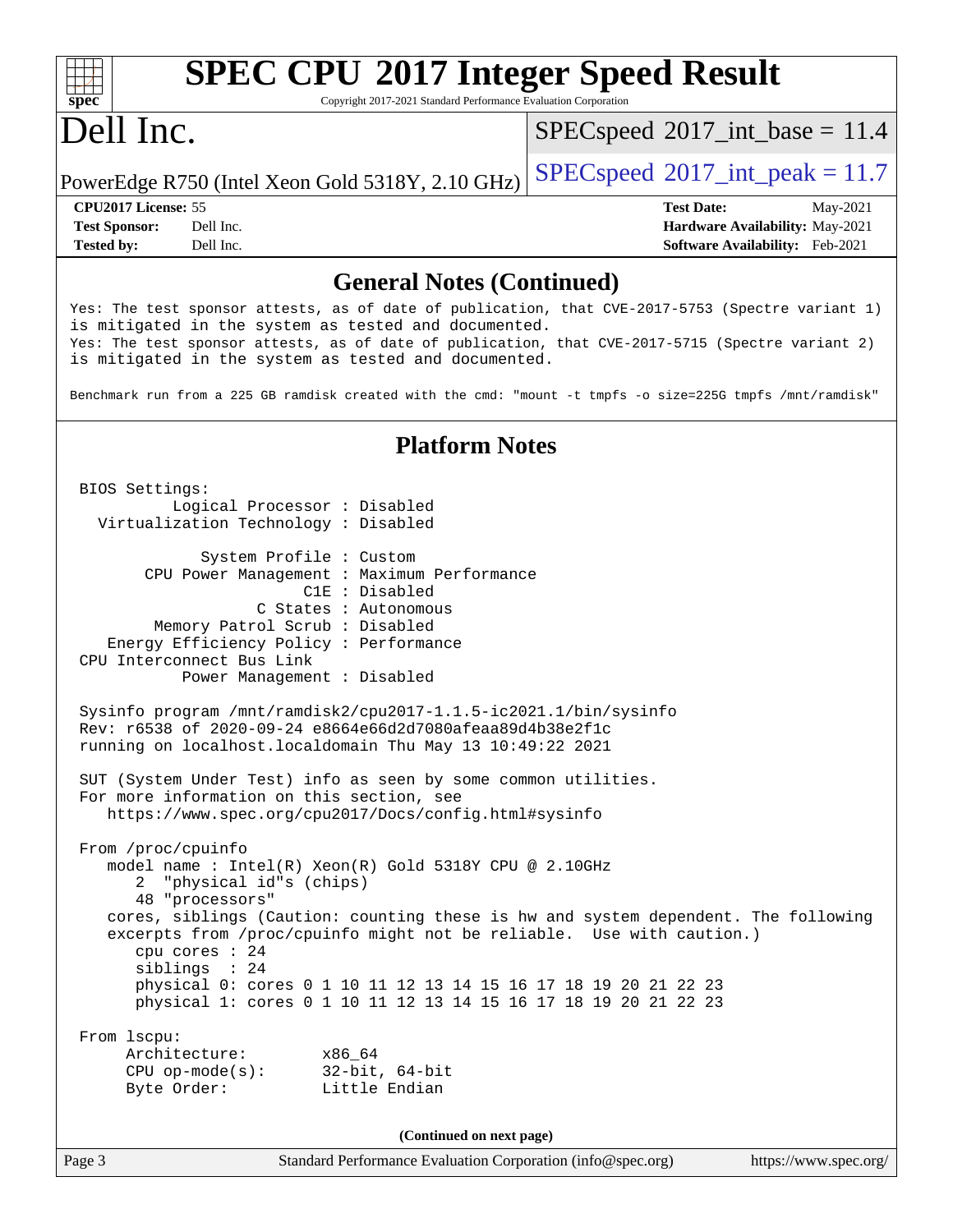| S)<br>оe<br>L. |  |  |  |  |  |  |
|----------------|--|--|--|--|--|--|

# **[SPEC CPU](http://www.spec.org/auto/cpu2017/Docs/result-fields.html#SPECCPU2017IntegerSpeedResult)[2017 Integer Speed Result](http://www.spec.org/auto/cpu2017/Docs/result-fields.html#SPECCPU2017IntegerSpeedResult)**

Copyright 2017-2021 Standard Performance Evaluation Corporation

## Dell Inc.

 $SPEC speed$ <sup>®</sup> $2017$ \_int\_base = 11.4

PowerEdge R750 (Intel Xeon Gold 5318Y, 2.10 GHz)  $\left|$  [SPECspeed](http://www.spec.org/auto/cpu2017/Docs/result-fields.html#SPECspeed2017intpeak)<sup>®</sup>[2017\\_int\\_peak = 1](http://www.spec.org/auto/cpu2017/Docs/result-fields.html#SPECspeed2017intpeak)1.7

**[CPU2017 License:](http://www.spec.org/auto/cpu2017/Docs/result-fields.html#CPU2017License)** 55 **[Test Date:](http://www.spec.org/auto/cpu2017/Docs/result-fields.html#TestDate)** May-2021 **[Test Sponsor:](http://www.spec.org/auto/cpu2017/Docs/result-fields.html#TestSponsor)** Dell Inc. **[Hardware Availability:](http://www.spec.org/auto/cpu2017/Docs/result-fields.html#HardwareAvailability)** May-2021 **[Tested by:](http://www.spec.org/auto/cpu2017/Docs/result-fields.html#Testedby)** Dell Inc. **[Software Availability:](http://www.spec.org/auto/cpu2017/Docs/result-fields.html#SoftwareAvailability)** Feb-2021

### **[Platform Notes \(Continued\)](http://www.spec.org/auto/cpu2017/Docs/result-fields.html#PlatformNotes)**

| CPU(s):                                                                                                   | 48                                                                                        |  |  |  |  |  |
|-----------------------------------------------------------------------------------------------------------|-------------------------------------------------------------------------------------------|--|--|--|--|--|
| On-line CPU(s) list: $0-47$                                                                               |                                                                                           |  |  |  |  |  |
| Thread( $s$ ) per core:                                                                                   | 1                                                                                         |  |  |  |  |  |
| $Core(s)$ per socket:                                                                                     | 24                                                                                        |  |  |  |  |  |
| Socket(s):                                                                                                | 2                                                                                         |  |  |  |  |  |
| NUMA node(s):                                                                                             | 2                                                                                         |  |  |  |  |  |
| Vendor ID:                                                                                                | GenuineIntel                                                                              |  |  |  |  |  |
| CPU family:                                                                                               | 6                                                                                         |  |  |  |  |  |
| Model:                                                                                                    | 106                                                                                       |  |  |  |  |  |
| Model name:                                                                                               | $Intel(R) Xeon(R) Gold 5318Y CPU @ 2.10GHz$                                               |  |  |  |  |  |
| Stepping:                                                                                                 | 6                                                                                         |  |  |  |  |  |
| CPU MHz:                                                                                                  | 2674.287                                                                                  |  |  |  |  |  |
| BogoMIPS:                                                                                                 | 4200.00                                                                                   |  |  |  |  |  |
| Virtualization:                                                                                           | $VT - x$                                                                                  |  |  |  |  |  |
| L1d cache:                                                                                                | 48K                                                                                       |  |  |  |  |  |
| Lli cache:                                                                                                | 32K                                                                                       |  |  |  |  |  |
| $L2$ cache:                                                                                               | 1280K                                                                                     |  |  |  |  |  |
| L3 cache:                                                                                                 | 36864K                                                                                    |  |  |  |  |  |
| NUMA node0 CPU(s):                                                                                        |                                                                                           |  |  |  |  |  |
|                                                                                                           | 0, 2, 4, 6, 8, 10, 12, 14, 16, 18, 20, 22, 24, 26, 28, 30, 32, 34, 36, 38, 40, 42, 44, 46 |  |  |  |  |  |
| NUMA nodel CPU(s):                                                                                        |                                                                                           |  |  |  |  |  |
|                                                                                                           | 1, 3, 5, 7, 9, 11, 13, 15, 17, 19, 21, 23, 25, 27, 29, 31, 33, 35, 37, 39, 41, 43, 45, 47 |  |  |  |  |  |
| Flaqs:                                                                                                    | fpu vme de pse tsc msr pae mce cx8 apic sep mtrr pge mca cmov                             |  |  |  |  |  |
|                                                                                                           | pat pse36 clflush dts acpi mmx fxsr sse sse2 ss ht tm pbe syscall nx pdpelgb rdtscp       |  |  |  |  |  |
| lm constant_tsc art arch_perfmon pebs bts rep_good nopl xtopology nonstop_tsc cpuid                       |                                                                                           |  |  |  |  |  |
| aperfmperf pni pclmulqdq dtes64 monitor ds_cpl vmx smx est tm2 ssse3 sdbg fma cx16                        |                                                                                           |  |  |  |  |  |
| xtpr pdcm pcid dca sse4_1 sse4_2 x2apic movbe popcnt tsc_deadline_timer aes xsave                         |                                                                                           |  |  |  |  |  |
| avx f16c rdrand lahf_lm abm 3dnowprefetch cpuid_fault epb cat_13 invpcid_single                           |                                                                                           |  |  |  |  |  |
| intel_ppin ssbd mba ibrs ibpb stibp ibrs_enhanced fsgsbase tsc_adjust bmil hle avx2                       |                                                                                           |  |  |  |  |  |
| smep bmi2 erms invpcid cqm rdt_a avx512f avx512dq rdseed adx smap avx512ifma                              |                                                                                           |  |  |  |  |  |
| clflushopt clwb intel_pt avx512cd sha_ni avx512bw avx512vl xsaveopt xsavec xgetbvl                        |                                                                                           |  |  |  |  |  |
| xsaves cqm_llc cqm_occup_llc cqm_mbm_total cqm_mbm_local split_lock_detect wbnoinvd                       |                                                                                           |  |  |  |  |  |
| dtherm ida arat pln pts avx512vbmi umip pku ospke avx512_vbmi2 gfni vaes vpclmulqdq                       |                                                                                           |  |  |  |  |  |
| avx512_vnni avx512_bitalg tme avx512_vpopcntdq la57 rdpid md_clear pconfig flush_l1d                      |                                                                                           |  |  |  |  |  |
| arch_capabilities                                                                                         |                                                                                           |  |  |  |  |  |
|                                                                                                           |                                                                                           |  |  |  |  |  |
| /proc/cpuinfo cache data                                                                                  |                                                                                           |  |  |  |  |  |
| cache size : 36864 KB                                                                                     |                                                                                           |  |  |  |  |  |
|                                                                                                           |                                                                                           |  |  |  |  |  |
| WARNING: a numactl 'node' might or might not correspond to a<br>From numactl --hardware<br>physical chip. |                                                                                           |  |  |  |  |  |
| $available: 2 nodes (0-1)$                                                                                |                                                                                           |  |  |  |  |  |
|                                                                                                           | node 0 cpus: 0 2 4 6 8 10 12 14 16 18 20 22 24 26 28 30 32 34 36 38 40 42 44 46           |  |  |  |  |  |
| node 0 size: 247721 MB                                                                                    |                                                                                           |  |  |  |  |  |
| node 0 free: 241659 MB                                                                                    |                                                                                           |  |  |  |  |  |
|                                                                                                           | node 1 cpus: 1 3 5 7 9 11 13 15 17 19 21 23 25 27 29 31 33 35 37 39 41 43 45 47           |  |  |  |  |  |
| node 1 size: 248837 MB                                                                                    |                                                                                           |  |  |  |  |  |
|                                                                                                           |                                                                                           |  |  |  |  |  |
|                                                                                                           |                                                                                           |  |  |  |  |  |
|                                                                                                           | (Continued on next page)                                                                  |  |  |  |  |  |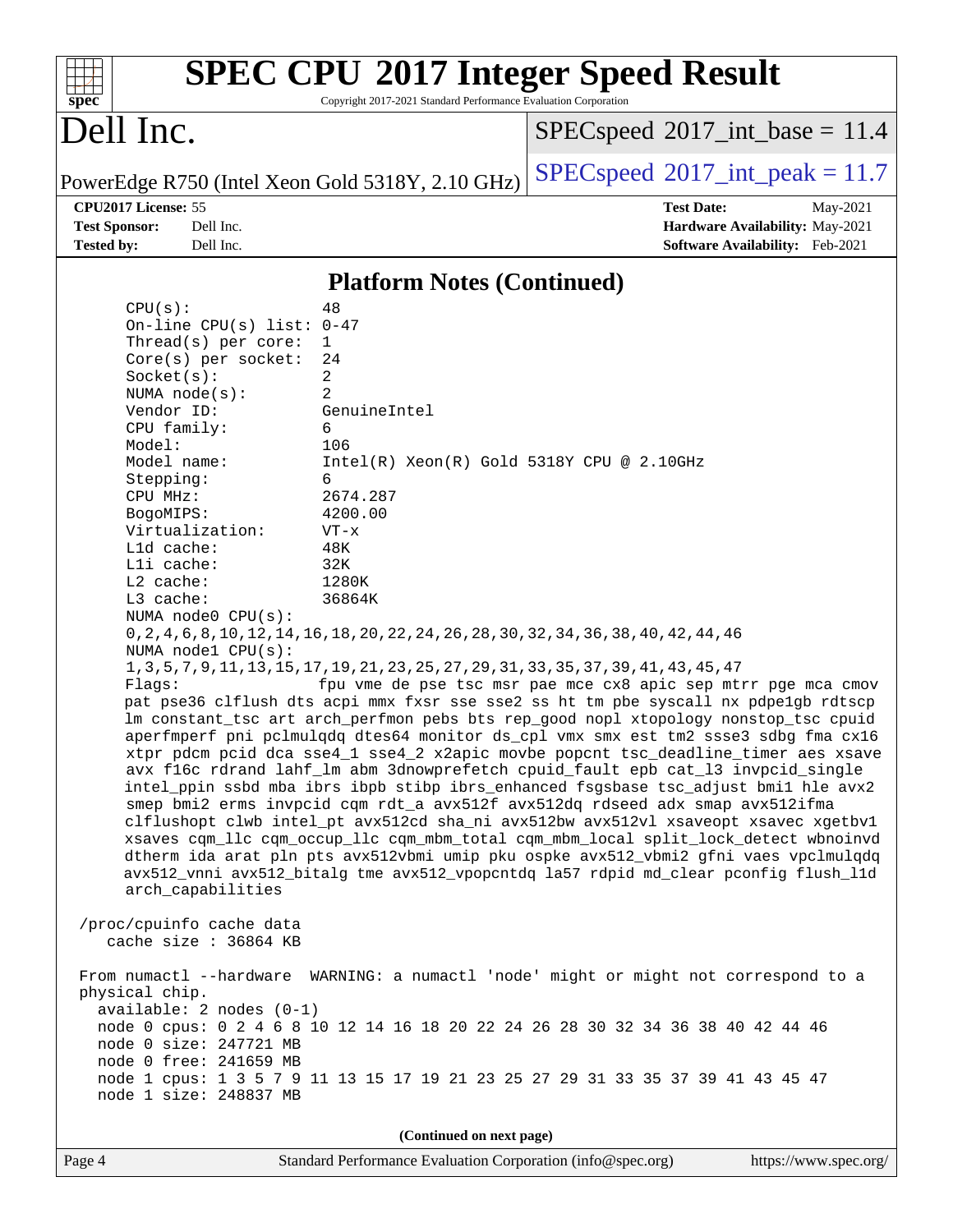| <b>SPEC CPU®2017 Integer Speed Result</b><br>Copyright 2017-2021 Standard Performance Evaluation Corporation<br>spec <sup>®</sup>                                                                                                                                                                                                                                                                                                                                                                                                                                                                                                                                                                                                                                                                                                                                                                                                                                                                                                                                                                                                                                                                                                                                                                                                 |                                                                                                                                                                                                                                                                                         |  |  |  |  |
|-----------------------------------------------------------------------------------------------------------------------------------------------------------------------------------------------------------------------------------------------------------------------------------------------------------------------------------------------------------------------------------------------------------------------------------------------------------------------------------------------------------------------------------------------------------------------------------------------------------------------------------------------------------------------------------------------------------------------------------------------------------------------------------------------------------------------------------------------------------------------------------------------------------------------------------------------------------------------------------------------------------------------------------------------------------------------------------------------------------------------------------------------------------------------------------------------------------------------------------------------------------------------------------------------------------------------------------|-----------------------------------------------------------------------------------------------------------------------------------------------------------------------------------------------------------------------------------------------------------------------------------------|--|--|--|--|
| Dell Inc.                                                                                                                                                                                                                                                                                                                                                                                                                                                                                                                                                                                                                                                                                                                                                                                                                                                                                                                                                                                                                                                                                                                                                                                                                                                                                                                         | $SPEC speed^{\circ}2017\_int\_base = 11.4$                                                                                                                                                                                                                                              |  |  |  |  |
| PowerEdge R750 (Intel Xeon Gold 5318Y, 2.10 GHz)                                                                                                                                                                                                                                                                                                                                                                                                                                                                                                                                                                                                                                                                                                                                                                                                                                                                                                                                                                                                                                                                                                                                                                                                                                                                                  | $SPEC speed^{\circ}2017\_int\_peak = 11.7$                                                                                                                                                                                                                                              |  |  |  |  |
| CPU2017 License: 55<br><b>Test Sponsor:</b><br>Dell Inc.<br>Dell Inc.<br><b>Tested by:</b>                                                                                                                                                                                                                                                                                                                                                                                                                                                                                                                                                                                                                                                                                                                                                                                                                                                                                                                                                                                                                                                                                                                                                                                                                                        | <b>Test Date:</b><br>May-2021<br>Hardware Availability: May-2021<br>Software Availability: Feb-2021                                                                                                                                                                                     |  |  |  |  |
| <b>Platform Notes (Continued)</b>                                                                                                                                                                                                                                                                                                                                                                                                                                                                                                                                                                                                                                                                                                                                                                                                                                                                                                                                                                                                                                                                                                                                                                                                                                                                                                 |                                                                                                                                                                                                                                                                                         |  |  |  |  |
| node 1 free: 256493 MB<br>node distances:<br>node<br>$\overline{0}$<br>1<br>0:<br>10<br>20<br>1:<br>20<br>10<br>From /proc/meminfo<br>MemTotal:<br>527812104 kB<br>HugePages_Total:<br>0<br>Hugepagesize:<br>2048 kB<br>/sbin/tuned-adm active<br>Current active profile: throughput-performance<br>From /etc/*release* /etc/*version*<br>os-release:<br>NAME="Red Hat Enterprise Linux"<br>VERSION="8.3 (Ootpa)"<br>ID="rhel"<br>ID_LIKE="fedora"<br>VERSION_ID="8.3"<br>PLATFORM_ID="platform:el8"<br>PRETTY_NAME="Red Hat Enterprise Linux 8.3 (Ootpa)"<br>$ANSI$ _COLOR=" $0:31$ "<br>redhat-release: Red Hat Enterprise Linux release 8.3 (Ootpa)<br>system-release: Red Hat Enterprise Linux release 8.3 (Ootpa)<br>system-release-cpe: cpe:/o:redhat:enterprise_linux:8.3:ga<br>uname $-a$ :<br>Linux localhost.localdomain 4.18.0-240.15.1.el8_3.x86_64 #1 SMP Wed Feb 3 03:12:15 EST<br>2021 x86_64 x86_64 x86_64 GNU/Linux<br>Kernel self-reported vulnerability status:<br>CVE-2018-12207 (iTLB Multihit):<br>CVE-2018-3620 (L1 Terminal Fault):<br>Microarchitectural Data Sampling:<br>CVE-2017-5754 (Meltdown):<br>CVE-2018-3639 (Speculative Store Bypass):<br>$CVE-2017-5753$ (Spectre variant 1):<br>$CVE-2017-5715$ (Spectre variant 2):<br>CVE-2020-0543 (Special Register Buffer Data Sampling): Not affected | Not affected<br>Not affected<br>Not affected<br>Not affected<br>Mitigation: Speculative Store<br>Bypass disabled via prctl and<br>seccomp<br>Mitigation: usercopy/swapgs<br>barriers and __user pointer<br>sanitization<br>Mitigation: Enhanced IBRS, IBPB:<br>conditional, RSB filling |  |  |  |  |
| (Continued on next page)                                                                                                                                                                                                                                                                                                                                                                                                                                                                                                                                                                                                                                                                                                                                                                                                                                                                                                                                                                                                                                                                                                                                                                                                                                                                                                          |                                                                                                                                                                                                                                                                                         |  |  |  |  |
|                                                                                                                                                                                                                                                                                                                                                                                                                                                                                                                                                                                                                                                                                                                                                                                                                                                                                                                                                                                                                                                                                                                                                                                                                                                                                                                                   |                                                                                                                                                                                                                                                                                         |  |  |  |  |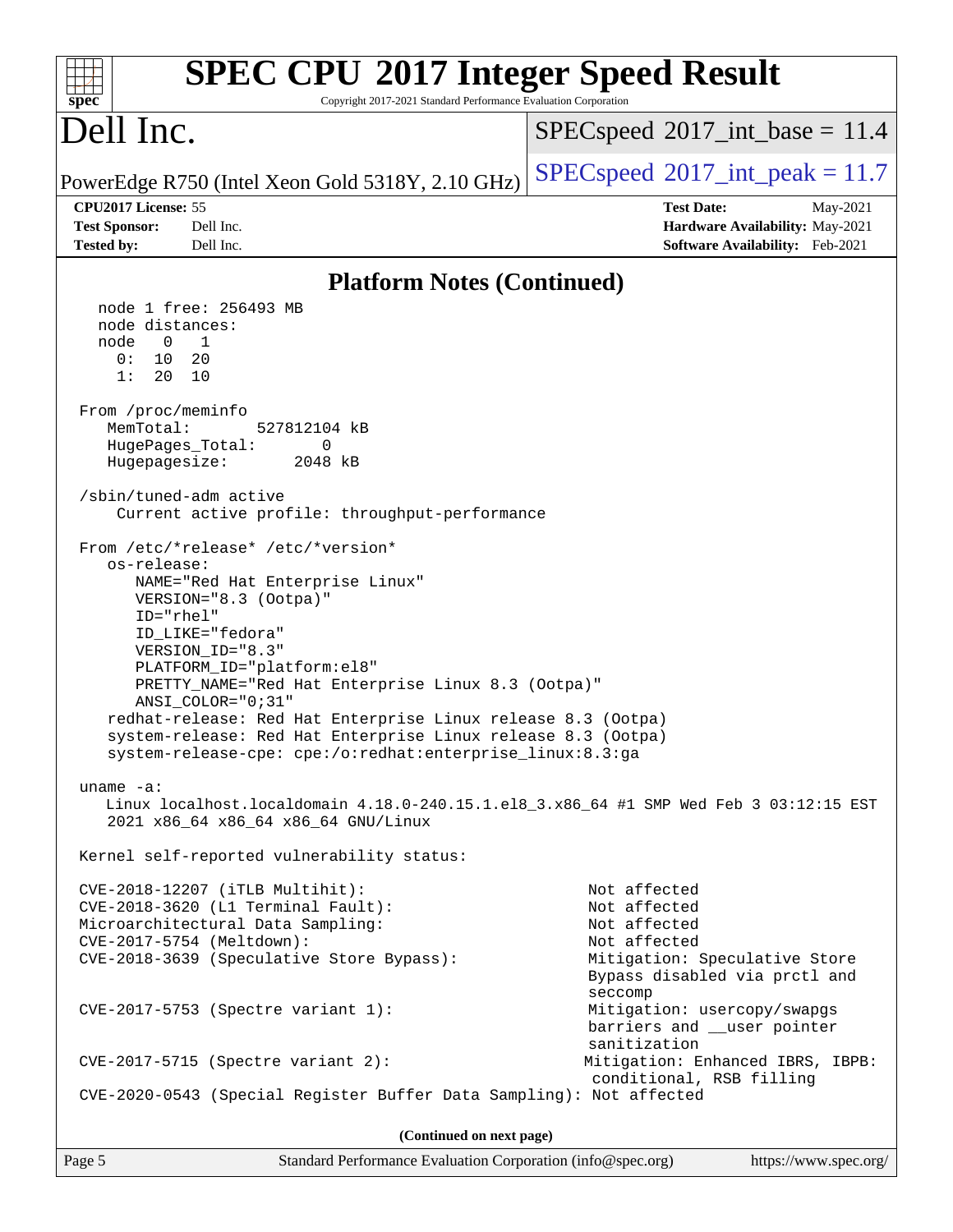| <b>SPEC CPU®2017 Integer Speed Result</b><br>Copyright 2017-2021 Standard Performance Evaluation Corporation<br>spec <sup>®</sup>                                                                                                                                                                                                                                                                                                                                                                                                                   |                                                                                                     |
|-----------------------------------------------------------------------------------------------------------------------------------------------------------------------------------------------------------------------------------------------------------------------------------------------------------------------------------------------------------------------------------------------------------------------------------------------------------------------------------------------------------------------------------------------------|-----------------------------------------------------------------------------------------------------|
| Dell Inc.                                                                                                                                                                                                                                                                                                                                                                                                                                                                                                                                           | $SPEC speed^{\circ}2017\_int\_base = 11.4$                                                          |
| PowerEdge R750 (Intel Xeon Gold 5318Y, 2.10 GHz)                                                                                                                                                                                                                                                                                                                                                                                                                                                                                                    | $SPEC speed^{\circ}2017\_int\_peak = 11.7$                                                          |
| CPU2017 License: 55<br><b>Test Sponsor:</b><br>Dell Inc.<br><b>Tested by:</b><br>Dell Inc.                                                                                                                                                                                                                                                                                                                                                                                                                                                          | <b>Test Date:</b><br>May-2021<br>Hardware Availability: May-2021<br>Software Availability: Feb-2021 |
| <b>Platform Notes (Continued)</b>                                                                                                                                                                                                                                                                                                                                                                                                                                                                                                                   |                                                                                                     |
| CVE-2019-11135 (TSX Asynchronous Abort):                                                                                                                                                                                                                                                                                                                                                                                                                                                                                                            | Not affected                                                                                        |
| run-level 5 May 13 10:40                                                                                                                                                                                                                                                                                                                                                                                                                                                                                                                            |                                                                                                     |
| SPEC is set to: /mnt/ramdisk2/cpu2017-1.1.5-ic2021.1<br>Size Used Avail Use% Mounted on<br>Filesystem<br>Type<br>tmpfs 225G 6.9G 219G 4% /mnt/ramdisk2<br>tmpfs<br>From /sys/devices/virtual/dmi/id<br>Vendor:<br>Dell Inc.<br>PowerEdge R750<br>Product:                                                                                                                                                                                                                                                                                           |                                                                                                     |
| Product Family: PowerEdge<br>1234567<br>Serial:                                                                                                                                                                                                                                                                                                                                                                                                                                                                                                     |                                                                                                     |
| Additional information from dmidecode follows. WARNING: Use caution when you interpret<br>this section. The 'dmidecode' program reads system data which is "intended to allow<br>hardware to be accurately determined", but the intent may not be met, as there are<br>frequent changes to hardware, firmware, and the "DMTF SMBIOS" standard.<br>Memory:<br>12x 002C069D002C 18ASF4G72PDZ-3G2E1 32 GB 2 rank 3200, configured at 2933<br>4x 00AD063200AD HMAA4GR7AJR8N-XN 32 GB 2 rank 3200, configured at 2933<br>16x Not Specified Not Specified |                                                                                                     |
| BIOS:<br>BIOS Vendor:<br>Dell Inc.<br>BIOS Version:<br>1.2.1<br>BIOS Date:<br>05/06/2021<br>BIOS Revision:<br>1.2                                                                                                                                                                                                                                                                                                                                                                                                                                   |                                                                                                     |
| (End of data from sysinfo program)                                                                                                                                                                                                                                                                                                                                                                                                                                                                                                                  |                                                                                                     |
| <b>Compiler Version Notes</b>                                                                                                                                                                                                                                                                                                                                                                                                                                                                                                                       |                                                                                                     |
| 600.perlbench_s(peak)<br>C                                                                                                                                                                                                                                                                                                                                                                                                                                                                                                                          |                                                                                                     |
| $Intel(R)$ C Intel(R) 64 Compiler Classic for applications running on Intel(R)<br>64, Version 2021.1 Build 20201112_000000<br>Copyright (C) 1985-2020 Intel Corporation. All rights reserved.                                                                                                                                                                                                                                                                                                                                                       | ______________________________                                                                      |
| 600.perlbench_s(base) 602.gcc_s(base, peak) 605.mcf_s(base, peak)<br>C<br>625.x264_s(base, peak) 657.xz_s(base, peak)                                                                                                                                                                                                                                                                                                                                                                                                                               |                                                                                                     |
| Intel(R) oneAPI DPC++/C++ Compiler for applications running on Intel(R) $64$ ,                                                                                                                                                                                                                                                                                                                                                                                                                                                                      |                                                                                                     |
| (Continued on next page)                                                                                                                                                                                                                                                                                                                                                                                                                                                                                                                            |                                                                                                     |
| Page 6<br>Standard Performance Evaluation Corporation (info@spec.org)                                                                                                                                                                                                                                                                                                                                                                                                                                                                               | https://www.spec.org/                                                                               |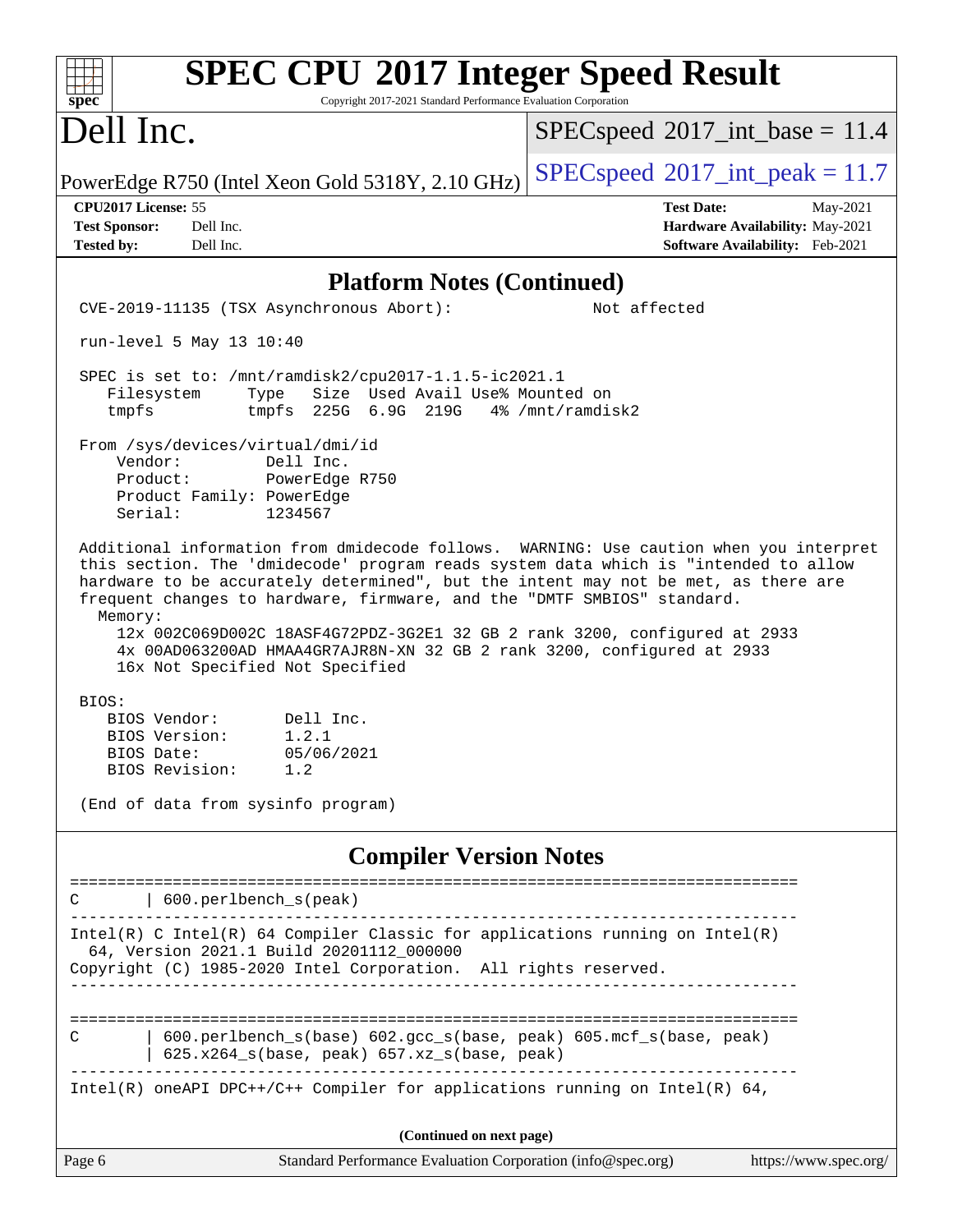| $spec^*$                                                         | <b>SPEC CPU®2017 Integer Speed Result</b><br>Copyright 2017-2021 Standard Performance Evaluation Corporation                                                                                                              |                                                                                                     |
|------------------------------------------------------------------|---------------------------------------------------------------------------------------------------------------------------------------------------------------------------------------------------------------------------|-----------------------------------------------------------------------------------------------------|
| Dell Inc.                                                        |                                                                                                                                                                                                                           | $SPEC speed^{\circ}2017\_int\_base = 11.4$                                                          |
|                                                                  | PowerEdge R750 (Intel Xeon Gold 5318Y, 2.10 GHz)                                                                                                                                                                          | $SPEC speed^{\circ}2017\_int\_peak = 11.7$                                                          |
| CPU2017 License: 55<br><b>Test Sponsor:</b><br><b>Tested by:</b> | Dell Inc.<br>Dell Inc.                                                                                                                                                                                                    | <b>Test Date:</b><br>May-2021<br>Hardware Availability: May-2021<br>Software Availability: Feb-2021 |
|                                                                  | <b>Compiler Version Notes (Continued)</b>                                                                                                                                                                                 |                                                                                                     |
|                                                                  | Version 2021.1 Build 20201113<br>Copyright (C) 1985-2020 Intel Corporation. All rights reserved.                                                                                                                          |                                                                                                     |
| C                                                                | 600.perlbench_s(peak)                                                                                                                                                                                                     |                                                                                                     |
|                                                                  | $Intel(R)$ C Intel(R) 64 Compiler Classic for applications running on Intel(R)<br>64, Version 2021.1 Build 20201112_000000<br>Copyright (C) 1985-2020 Intel Corporation. All rights reserved.                             |                                                                                                     |
| C                                                                | 600.perlbench_s(base) 602.gcc_s(base, peak) 605.mcf_s(base, peak)<br>$625.x264_s(base, peak)$ $657.xz_s(base, peak)$                                                                                                      |                                                                                                     |
|                                                                  | Intel(R) oneAPI DPC++/C++ Compiler for applications running on Intel(R) $64$ ,<br>Version 2021.1 Build 20201113<br>Copyright (C) 1985-2020 Intel Corporation. All rights reserved.                                        |                                                                                                     |
| $C++$                                                            | 620.omnetpp_s(base, peak) 623.xalancbmk_s(base, peak)<br>631.deepsjeng_s(base, peak) 641.leela_s(base, peak)                                                                                                              | ===================================                                                                 |
|                                                                  | Intel(R) oneAPI DPC++/C++ Compiler for applications running on Intel(R) $64$ ,<br>Version 2021.1 Build 20201113<br>Copyright (C) 1985-2020 Intel Corporation. All rights reserved.<br>----------------------------------- |                                                                                                     |
|                                                                  | Fortran   648.exchange2_s(base, peak)                                                                                                                                                                                     |                                                                                                     |
|                                                                  | Intel(R) Fortran Intel(R) 64 Compiler Classic for applications running on<br>Intel(R) 64, Version 2021.1 Build 20201112_000000<br>Copyright (C) 1985-2020 Intel Corporation. All rights reserved.                         |                                                                                                     |
|                                                                  | <b>Base Compiler Invocation</b>                                                                                                                                                                                           |                                                                                                     |
| C benchmarks:<br>icx                                             |                                                                                                                                                                                                                           |                                                                                                     |
| $C_{++}$ benchmarks:<br>icpx                                     |                                                                                                                                                                                                                           |                                                                                                     |
|                                                                  | (Continued on next page)                                                                                                                                                                                                  |                                                                                                     |
| Page 7                                                           | Standard Performance Evaluation Corporation (info@spec.org)                                                                                                                                                               | https://www.spec.org/                                                                               |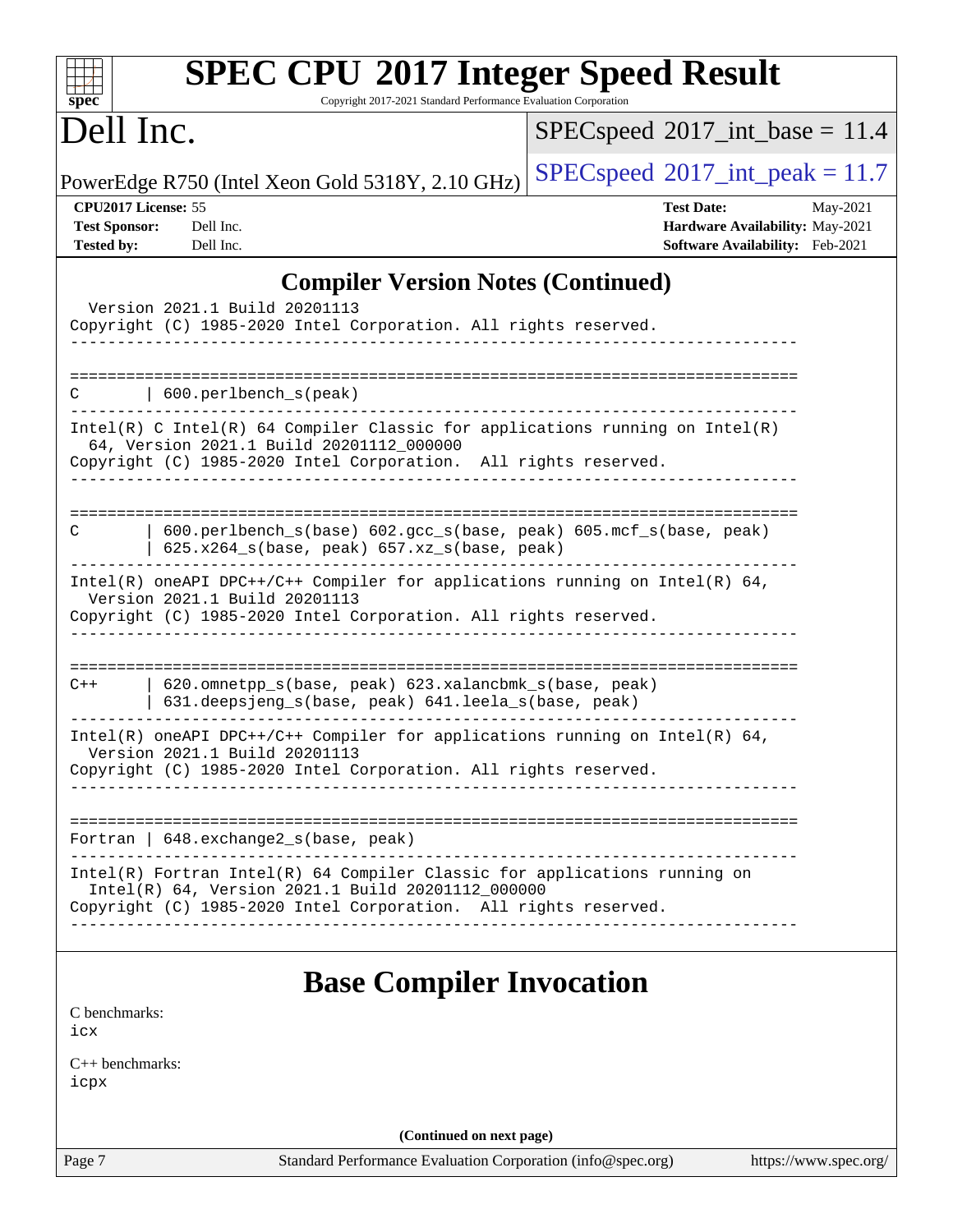## **[SPEC CPU](http://www.spec.org/auto/cpu2017/Docs/result-fields.html#SPECCPU2017IntegerSpeedResult)[2017 Integer Speed Result](http://www.spec.org/auto/cpu2017/Docs/result-fields.html#SPECCPU2017IntegerSpeedResult)**

Copyright 2017-2021 Standard Performance Evaluation Corporation

## Dell Inc.

**[spec](http://www.spec.org/)**

 $\pm t$ 

 $SPECspeed^{\circ}2017\_int\_base = 11.4$  $SPECspeed^{\circ}2017\_int\_base = 11.4$ 

PowerEdge R750 (Intel Xeon Gold 5318Y, 2.10 GHz)  $\left|$  [SPECspeed](http://www.spec.org/auto/cpu2017/Docs/result-fields.html#SPECspeed2017intpeak)®[2017\\_int\\_peak = 1](http://www.spec.org/auto/cpu2017/Docs/result-fields.html#SPECspeed2017intpeak)1.7

**[CPU2017 License:](http://www.spec.org/auto/cpu2017/Docs/result-fields.html#CPU2017License)** 55 **[Test Date:](http://www.spec.org/auto/cpu2017/Docs/result-fields.html#TestDate)** May-2021 **[Test Sponsor:](http://www.spec.org/auto/cpu2017/Docs/result-fields.html#TestSponsor)** Dell Inc. **[Hardware Availability:](http://www.spec.org/auto/cpu2017/Docs/result-fields.html#HardwareAvailability)** May-2021 **[Tested by:](http://www.spec.org/auto/cpu2017/Docs/result-fields.html#Testedby)** Dell Inc. **[Software Availability:](http://www.spec.org/auto/cpu2017/Docs/result-fields.html#SoftwareAvailability)** Feb-2021

## **[Base Compiler Invocation \(Continued\)](http://www.spec.org/auto/cpu2017/Docs/result-fields.html#BaseCompilerInvocation)**

[Fortran benchmarks](http://www.spec.org/auto/cpu2017/Docs/result-fields.html#Fortranbenchmarks): [ifort](http://www.spec.org/cpu2017/results/res2021q3/cpu2017-20210618-27127.flags.html#user_FCbase_intel_ifort_8111460550e3ca792625aed983ce982f94888b8b503583aa7ba2b8303487b4d8a21a13e7191a45c5fd58ff318f48f9492884d4413fa793fd88dd292cad7027ca)

**[Base Portability Flags](http://www.spec.org/auto/cpu2017/Docs/result-fields.html#BasePortabilityFlags)**

 600.perlbench\_s: [-DSPEC\\_LP64](http://www.spec.org/cpu2017/results/res2021q3/cpu2017-20210618-27127.flags.html#b600.perlbench_s_basePORTABILITY_DSPEC_LP64) [-DSPEC\\_LINUX\\_X64](http://www.spec.org/cpu2017/results/res2021q3/cpu2017-20210618-27127.flags.html#b600.perlbench_s_baseCPORTABILITY_DSPEC_LINUX_X64) 602.gcc\_s: [-DSPEC\\_LP64](http://www.spec.org/cpu2017/results/res2021q3/cpu2017-20210618-27127.flags.html#suite_basePORTABILITY602_gcc_s_DSPEC_LP64) 605.mcf\_s: [-DSPEC\\_LP64](http://www.spec.org/cpu2017/results/res2021q3/cpu2017-20210618-27127.flags.html#suite_basePORTABILITY605_mcf_s_DSPEC_LP64) 620.omnetpp\_s: [-DSPEC\\_LP64](http://www.spec.org/cpu2017/results/res2021q3/cpu2017-20210618-27127.flags.html#suite_basePORTABILITY620_omnetpp_s_DSPEC_LP64) 623.xalancbmk\_s: [-DSPEC\\_LP64](http://www.spec.org/cpu2017/results/res2021q3/cpu2017-20210618-27127.flags.html#suite_basePORTABILITY623_xalancbmk_s_DSPEC_LP64) [-DSPEC\\_LINUX](http://www.spec.org/cpu2017/results/res2021q3/cpu2017-20210618-27127.flags.html#b623.xalancbmk_s_baseCXXPORTABILITY_DSPEC_LINUX) 625.x264\_s: [-DSPEC\\_LP64](http://www.spec.org/cpu2017/results/res2021q3/cpu2017-20210618-27127.flags.html#suite_basePORTABILITY625_x264_s_DSPEC_LP64) 631.deepsjeng\_s: [-DSPEC\\_LP64](http://www.spec.org/cpu2017/results/res2021q3/cpu2017-20210618-27127.flags.html#suite_basePORTABILITY631_deepsjeng_s_DSPEC_LP64) 641.leela\_s: [-DSPEC\\_LP64](http://www.spec.org/cpu2017/results/res2021q3/cpu2017-20210618-27127.flags.html#suite_basePORTABILITY641_leela_s_DSPEC_LP64) 648.exchange2\_s: [-DSPEC\\_LP64](http://www.spec.org/cpu2017/results/res2021q3/cpu2017-20210618-27127.flags.html#suite_basePORTABILITY648_exchange2_s_DSPEC_LP64) 657.xz\_s: [-DSPEC\\_LP64](http://www.spec.org/cpu2017/results/res2021q3/cpu2017-20210618-27127.flags.html#suite_basePORTABILITY657_xz_s_DSPEC_LP64)

## **[Base Optimization Flags](http://www.spec.org/auto/cpu2017/Docs/result-fields.html#BaseOptimizationFlags)**

### [C benchmarks](http://www.spec.org/auto/cpu2017/Docs/result-fields.html#Cbenchmarks):

[-DSPEC\\_OPENMP](http://www.spec.org/cpu2017/results/res2021q3/cpu2017-20210618-27127.flags.html#suite_CCbase_DSPEC_OPENMP) [-std=c11](http://www.spec.org/cpu2017/results/res2021q3/cpu2017-20210618-27127.flags.html#user_CCbase_std-icc-std_0e1c27790398a4642dfca32ffe6c27b5796f9c2d2676156f2e42c9c44eaad0c049b1cdb667a270c34d979996257aeb8fc440bfb01818dbc9357bd9d174cb8524) [-m64](http://www.spec.org/cpu2017/results/res2021q3/cpu2017-20210618-27127.flags.html#user_CCbase_m64-icc) [-fiopenmp](http://www.spec.org/cpu2017/results/res2021q3/cpu2017-20210618-27127.flags.html#user_CCbase_fiopenmp_4cde26b3fcccd23bd0bb70af4efc204325d72839eefa1147e34201101709f20b3deb62aad96701dea148529bf4ca48c90b72f3bf837ca148e297cf8a0ba6feb7) [-Wl,-z,muldefs](http://www.spec.org/cpu2017/results/res2021q3/cpu2017-20210618-27127.flags.html#user_CCbase_link_force_multiple1_b4cbdb97b34bdee9ceefcfe54f4c8ea74255f0b02a4b23e853cdb0e18eb4525ac79b5a88067c842dd0ee6996c24547a27a4b99331201badda8798ef8a743f577) [-xCORE-AVX512](http://www.spec.org/cpu2017/results/res2021q3/cpu2017-20210618-27127.flags.html#user_CCbase_f-xCORE-AVX512) [-O3](http://www.spec.org/cpu2017/results/res2021q3/cpu2017-20210618-27127.flags.html#user_CCbase_f-O3) [-ffast-math](http://www.spec.org/cpu2017/results/res2021q3/cpu2017-20210618-27127.flags.html#user_CCbase_f-ffast-math) [-flto](http://www.spec.org/cpu2017/results/res2021q3/cpu2017-20210618-27127.flags.html#user_CCbase_f-flto) [-mfpmath=sse](http://www.spec.org/cpu2017/results/res2021q3/cpu2017-20210618-27127.flags.html#user_CCbase_f-mfpmath_70eb8fac26bde974f8ab713bc9086c5621c0b8d2f6c86f38af0bd7062540daf19db5f3a066d8c6684be05d84c9b6322eb3b5be6619d967835195b93d6c02afa1) [-funroll-loops](http://www.spec.org/cpu2017/results/res2021q3/cpu2017-20210618-27127.flags.html#user_CCbase_f-funroll-loops) [-qopt-mem-layout-trans=4](http://www.spec.org/cpu2017/results/res2021q3/cpu2017-20210618-27127.flags.html#user_CCbase_f-qopt-mem-layout-trans_fa39e755916c150a61361b7846f310bcdf6f04e385ef281cadf3647acec3f0ae266d1a1d22d972a7087a248fd4e6ca390a3634700869573d231a252c784941a8) [-mbranches-within-32B-boundaries](http://www.spec.org/cpu2017/results/res2021q3/cpu2017-20210618-27127.flags.html#user_CCbase_f-mbranches-within-32B-boundaries) [-L/usr/local/jemalloc64-5.0.1/lib](http://www.spec.org/cpu2017/results/res2021q3/cpu2017-20210618-27127.flags.html#user_CCbase_jemalloc_link_path64_1_cc289568b1a6c0fd3b62c91b824c27fcb5af5e8098e6ad028160d21144ef1b8aef3170d2acf0bee98a8da324cfe4f67d0a3d0c4cc4673d993d694dc2a0df248b) [-ljemalloc](http://www.spec.org/cpu2017/results/res2021q3/cpu2017-20210618-27127.flags.html#user_CCbase_jemalloc_link_lib_d1249b907c500fa1c0672f44f562e3d0f79738ae9e3c4a9c376d49f265a04b9c99b167ecedbf6711b3085be911c67ff61f150a17b3472be731631ba4d0471706)

[C++ benchmarks:](http://www.spec.org/auto/cpu2017/Docs/result-fields.html#CXXbenchmarks)

[-DSPEC\\_OPENMP](http://www.spec.org/cpu2017/results/res2021q3/cpu2017-20210618-27127.flags.html#suite_CXXbase_DSPEC_OPENMP) [-m64](http://www.spec.org/cpu2017/results/res2021q3/cpu2017-20210618-27127.flags.html#user_CXXbase_m64-icc) [-Wl,-z,muldefs](http://www.spec.org/cpu2017/results/res2021q3/cpu2017-20210618-27127.flags.html#user_CXXbase_link_force_multiple1_b4cbdb97b34bdee9ceefcfe54f4c8ea74255f0b02a4b23e853cdb0e18eb4525ac79b5a88067c842dd0ee6996c24547a27a4b99331201badda8798ef8a743f577) [-xCORE-AVX512](http://www.spec.org/cpu2017/results/res2021q3/cpu2017-20210618-27127.flags.html#user_CXXbase_f-xCORE-AVX512) [-O3](http://www.spec.org/cpu2017/results/res2021q3/cpu2017-20210618-27127.flags.html#user_CXXbase_f-O3) [-ffast-math](http://www.spec.org/cpu2017/results/res2021q3/cpu2017-20210618-27127.flags.html#user_CXXbase_f-ffast-math) [-flto](http://www.spec.org/cpu2017/results/res2021q3/cpu2017-20210618-27127.flags.html#user_CXXbase_f-flto) [-mfpmath=sse](http://www.spec.org/cpu2017/results/res2021q3/cpu2017-20210618-27127.flags.html#user_CXXbase_f-mfpmath_70eb8fac26bde974f8ab713bc9086c5621c0b8d2f6c86f38af0bd7062540daf19db5f3a066d8c6684be05d84c9b6322eb3b5be6619d967835195b93d6c02afa1) [-funroll-loops](http://www.spec.org/cpu2017/results/res2021q3/cpu2017-20210618-27127.flags.html#user_CXXbase_f-funroll-loops) [-qopt-mem-layout-trans=4](http://www.spec.org/cpu2017/results/res2021q3/cpu2017-20210618-27127.flags.html#user_CXXbase_f-qopt-mem-layout-trans_fa39e755916c150a61361b7846f310bcdf6f04e385ef281cadf3647acec3f0ae266d1a1d22d972a7087a248fd4e6ca390a3634700869573d231a252c784941a8) [-mbranches-within-32B-boundaries](http://www.spec.org/cpu2017/results/res2021q3/cpu2017-20210618-27127.flags.html#user_CXXbase_f-mbranches-within-32B-boundaries) [-L/opt/intel/oneapi/compiler/2021.1.1/linux/compiler/lib/intel64\\_lin/](http://www.spec.org/cpu2017/results/res2021q3/cpu2017-20210618-27127.flags.html#user_CXXbase_linkpath_765a8c93c4ea33dfc565a33ecb48f4f7d02a6338709b3b362f341eb203a06426ce1d12ded4c7809f6ab6cf0e9f5515cffeb4efc405b63f85dc27a83bbbdeb3a3) [-lqkmalloc](http://www.spec.org/cpu2017/results/res2021q3/cpu2017-20210618-27127.flags.html#user_CXXbase_qkmalloc_link_lib_79a818439969f771c6bc311cfd333c00fc099dad35c030f5aab9dda831713d2015205805422f83de8875488a2991c0a156aaa600e1f9138f8fc37004abc96dc5)

### [Fortran benchmarks](http://www.spec.org/auto/cpu2017/Docs/result-fields.html#Fortranbenchmarks):

[-m64](http://www.spec.org/cpu2017/results/res2021q3/cpu2017-20210618-27127.flags.html#user_FCbase_m64-icc) [-xCORE-AVX512](http://www.spec.org/cpu2017/results/res2021q3/cpu2017-20210618-27127.flags.html#user_FCbase_f-xCORE-AVX512) [-O3](http://www.spec.org/cpu2017/results/res2021q3/cpu2017-20210618-27127.flags.html#user_FCbase_f-O3) [-ipo](http://www.spec.org/cpu2017/results/res2021q3/cpu2017-20210618-27127.flags.html#user_FCbase_f-ipo) [-no-prec-div](http://www.spec.org/cpu2017/results/res2021q3/cpu2017-20210618-27127.flags.html#user_FCbase_f-no-prec-div) [-qopt-mem-layout-trans=4](http://www.spec.org/cpu2017/results/res2021q3/cpu2017-20210618-27127.flags.html#user_FCbase_f-qopt-mem-layout-trans_fa39e755916c150a61361b7846f310bcdf6f04e385ef281cadf3647acec3f0ae266d1a1d22d972a7087a248fd4e6ca390a3634700869573d231a252c784941a8) [-nostandard-realloc-lhs](http://www.spec.org/cpu2017/results/res2021q3/cpu2017-20210618-27127.flags.html#user_FCbase_f_2003_std_realloc_82b4557e90729c0f113870c07e44d33d6f5a304b4f63d4c15d2d0f1fab99f5daaed73bdb9275d9ae411527f28b936061aa8b9c8f2d63842963b95c9dd6426b8a) [-align array32byte](http://www.spec.org/cpu2017/results/res2021q3/cpu2017-20210618-27127.flags.html#user_FCbase_align_array32byte_b982fe038af199962ba9a80c053b8342c548c85b40b8e86eb3cc33dee0d7986a4af373ac2d51c3f7cf710a18d62fdce2948f201cd044323541f22fc0fffc51b6) [-auto](http://www.spec.org/cpu2017/results/res2021q3/cpu2017-20210618-27127.flags.html#user_FCbase_f-auto) [-mbranches-within-32B-boundaries](http://www.spec.org/cpu2017/results/res2021q3/cpu2017-20210618-27127.flags.html#user_FCbase_f-mbranches-within-32B-boundaries)

## **[Peak Compiler Invocation](http://www.spec.org/auto/cpu2017/Docs/result-fields.html#PeakCompilerInvocation)**

[C benchmarks \(except as noted below\)](http://www.spec.org/auto/cpu2017/Docs/result-fields.html#Cbenchmarksexceptasnotedbelow): [icx](http://www.spec.org/cpu2017/results/res2021q3/cpu2017-20210618-27127.flags.html#user_CCpeak_intel_icx_fe2d28d19ae2a5db7c42fe0f2a2aed77cb715edd4aeb23434404a8be6683fe239869bb6ca8154ca98265c2e3b9226a719a0efe2953a4a7018c379b7010ccf087)

**(Continued on next page)**

Page 8 Standard Performance Evaluation Corporation [\(info@spec.org\)](mailto:info@spec.org) <https://www.spec.org/>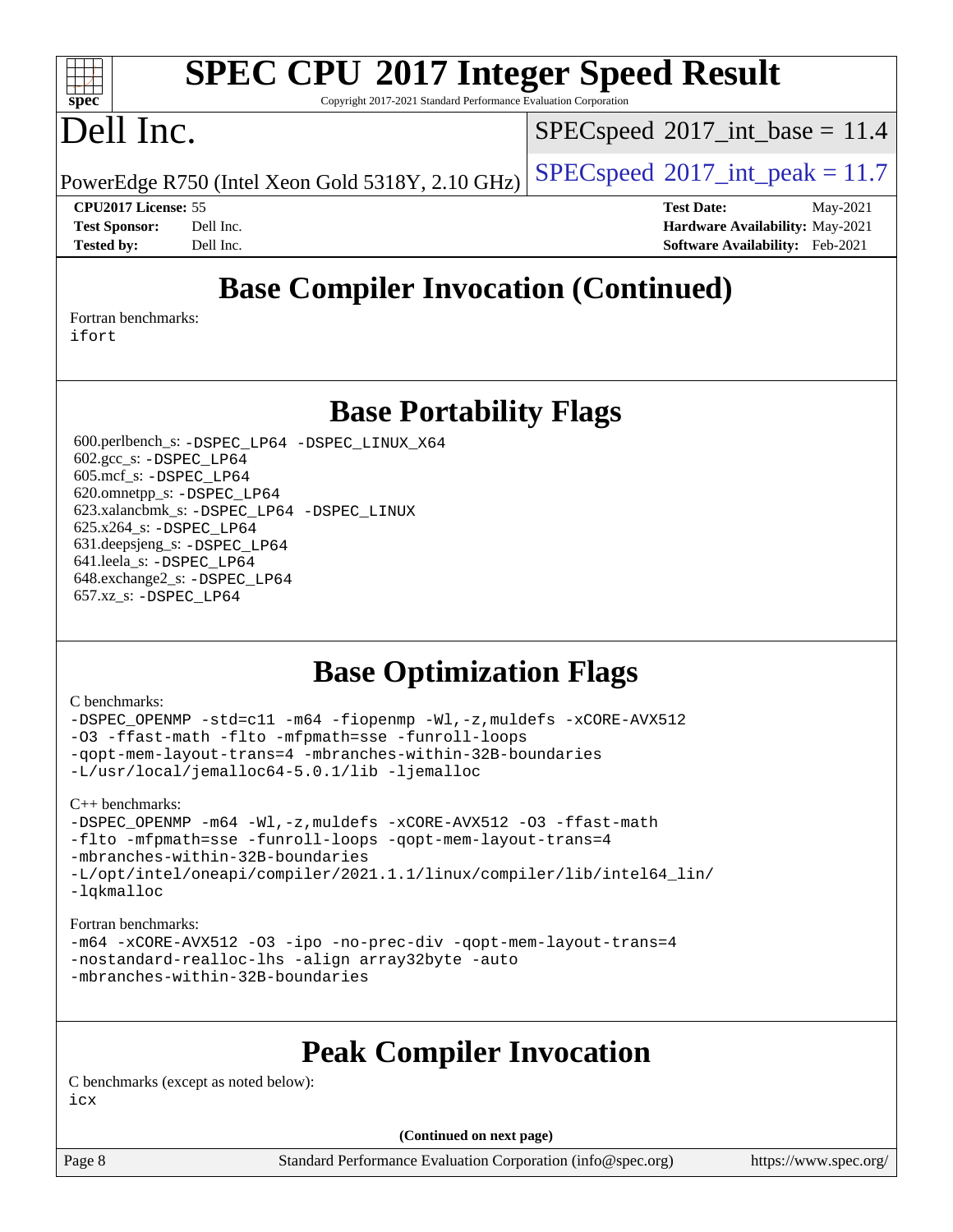### dd h **[spec](http://www.spec.org/)**

# **[SPEC CPU](http://www.spec.org/auto/cpu2017/Docs/result-fields.html#SPECCPU2017IntegerSpeedResult)[2017 Integer Speed Result](http://www.spec.org/auto/cpu2017/Docs/result-fields.html#SPECCPU2017IntegerSpeedResult)**

Copyright 2017-2021 Standard Performance Evaluation Corporation

## Dell Inc.

 $SPECspeed^{\circ}2017\_int\_base = 11.4$  $SPECspeed^{\circ}2017\_int\_base = 11.4$ 

PowerEdge R750 (Intel Xeon Gold 5318Y, 2.10 GHz)  $\left|$  [SPECspeed](http://www.spec.org/auto/cpu2017/Docs/result-fields.html#SPECspeed2017intpeak)®[2017\\_int\\_peak = 1](http://www.spec.org/auto/cpu2017/Docs/result-fields.html#SPECspeed2017intpeak)1.7

**[CPU2017 License:](http://www.spec.org/auto/cpu2017/Docs/result-fields.html#CPU2017License)** 55 **[Test Date:](http://www.spec.org/auto/cpu2017/Docs/result-fields.html#TestDate)** May-2021 **[Test Sponsor:](http://www.spec.org/auto/cpu2017/Docs/result-fields.html#TestSponsor)** Dell Inc. **[Hardware Availability:](http://www.spec.org/auto/cpu2017/Docs/result-fields.html#HardwareAvailability)** May-2021 **[Tested by:](http://www.spec.org/auto/cpu2017/Docs/result-fields.html#Testedby)** Dell Inc. **[Software Availability:](http://www.spec.org/auto/cpu2017/Docs/result-fields.html#SoftwareAvailability)** Feb-2021

## **[Peak Compiler Invocation \(Continued\)](http://www.spec.org/auto/cpu2017/Docs/result-fields.html#PeakCompilerInvocation)**

600.perlbench\_s: [icc](http://www.spec.org/cpu2017/results/res2021q3/cpu2017-20210618-27127.flags.html#user_peakCCLD600_perlbench_s_intel_icc_66fc1ee009f7361af1fbd72ca7dcefbb700085f36577c54f309893dd4ec40d12360134090235512931783d35fd58c0460139e722d5067c5574d8eaf2b3e37e92)

[C++ benchmarks:](http://www.spec.org/auto/cpu2017/Docs/result-fields.html#CXXbenchmarks) [icpx](http://www.spec.org/cpu2017/results/res2021q3/cpu2017-20210618-27127.flags.html#user_CXXpeak_intel_icpx_1e918ed14c436bf4b9b7c8bcdd51d4539fc71b3df010bd1e9f8732d9c34c2b2914e48204a846820f3c0ebb4095dea797a5c30b458ac0b6dffac65d78f781f5ca)

[Fortran benchmarks](http://www.spec.org/auto/cpu2017/Docs/result-fields.html#Fortranbenchmarks): [ifort](http://www.spec.org/cpu2017/results/res2021q3/cpu2017-20210618-27127.flags.html#user_FCpeak_intel_ifort_8111460550e3ca792625aed983ce982f94888b8b503583aa7ba2b8303487b4d8a21a13e7191a45c5fd58ff318f48f9492884d4413fa793fd88dd292cad7027ca)

### **[Peak Portability Flags](http://www.spec.org/auto/cpu2017/Docs/result-fields.html#PeakPortabilityFlags)**

Same as Base Portability Flags

## **[Peak Optimization Flags](http://www.spec.org/auto/cpu2017/Docs/result-fields.html#PeakOptimizationFlags)**

[C benchmarks](http://www.spec.org/auto/cpu2017/Docs/result-fields.html#Cbenchmarks):

```
 600.perlbench_s: -Wl,-z,muldefs -prof-gen(pass 1) -prof-use(pass 2)
-xCORE-AVX512 -ipo -O3 -no-prec-div
-qopt-mem-layout-trans=4 -fno-strict-overflow
-mbranches-within-32B-boundaries
-L/usr/local/jemalloc64-5.0.1/lib -ljemalloc
 602.gcc_s: -m64 -std=c11 -Wl,-z,muldefs -fprofile-generate(pass 1)
-fprofile-use=default.profdata(pass 2) -xCORE-AVX512 -flto
-Ofast(pass 1) -O3 -ffast-math -qopt-mem-layout-trans=4
-mbranches-within-32B-boundaries
-L/usr/local/jemalloc64-5.0.1/lib -ljemalloc
605 \text{.mcf}\text{-}\mathrm{s}: basepeak = yes
 625.x264_s: -DSPEC_OPENMP -fiopenmp -std=c11 -m64 -Wl,-z,muldefs
-xCORE-AVX512 -flto -O3 -ffast-math
-qopt-mem-layout-trans=4 -fno-alias
-mbranches-within-32B-boundaries
-L/usr/local/jemalloc64-5.0.1/lib -ljemalloc
657.xz_s: basepeak = yes
C++ benchmarks: 
                                       (Continued on next page)
```